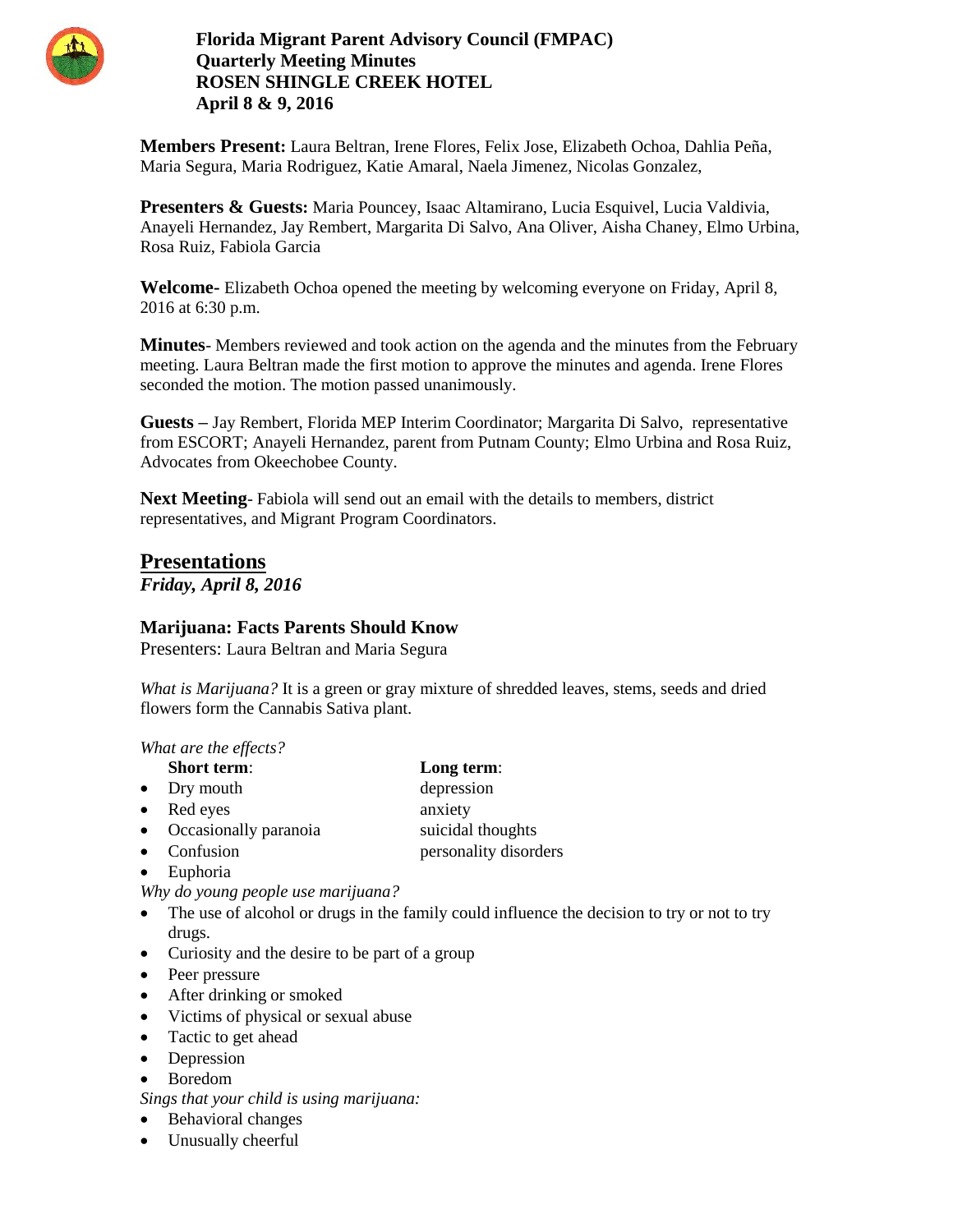- Less coordination
- Bloodshot eyes
- Strange odor on clothes
- *How can we prevent the use of marijuana?*
- Speak openly without judgment with your children
- Actively participate in your child's life

# **Computer Training: PowerPoint Presentations**

Presenter: Isaac Altamirano PAEC Migrant Education Technical Assistant

Mr. Altamirano guided members through the PowerPoint presentation using Microsoft Office PowerPoint 2013. Members who did not attend the previous meeting had the opportunity to start on their presentation and would present the following day.

# *Saturday, April 9, 2016*

# **Mental Health/Suicide Prevention for Teens**

Presenter: Dr. Ana Oliver, FSU College of Medicine

Worldwide – suicide is one of the five leading causes of death in ages of 15-19 years. In the United States: Hispanic students – 10% reported suicide attempt. 15% are young ladies and 7% are young man.

*Factors that provide protection against suicidal behavior:*

- Family patterns
	- o Good relationships with family members
	- o Family support
- Cognitive style and personality
	- o Good social skills
	- o Self-confidence in their own situation and achievements
	- o Seeks help when difficulties arise (for example with school work)
	- o Seeks advice when it comes to important options
	- o Openness to the experiences and solutions of other people
	- o Openness to new knowledge
- Cultural and Socio-demographic factors
	- o Social integration, such as participation in sports, religious associations, clubs and other activities
	- o Good relationships with peers
	- o Good relationships with their teachers and other adults
	- o Support of relevant person

*How to identify youth with possible risks?*

• Any sudden change

o

- o Lac of interest in daily activities
- o General decline in ratings
- o Decrease effort inappropriate behavior in class
- o Unexplained absences, repeated or truancy
- o Excessive smoking, drinking, drugs
- o Incidents that lead to violence of police intervention
- $\bullet$  5 depression signs
	- o Sadness, hopelessness
	- o Low grades
	- o Loss of pleasure sense
	- o Over sleep or lack of sleep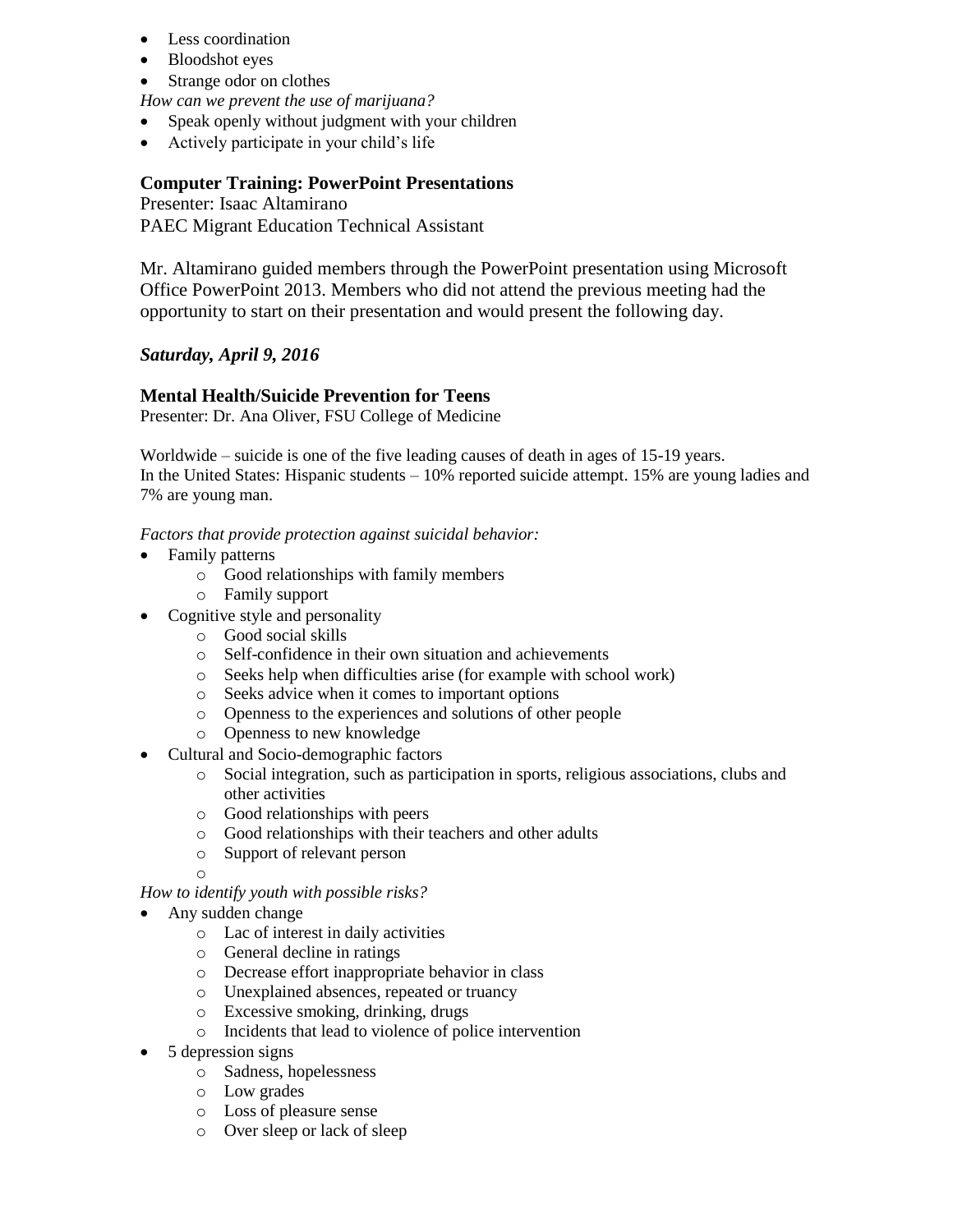# o Changes in apatite

*Strengthening self-esteem*

- Accentuate the positive life experiences to help young people build a positive identity
- Do not constantly pressed young people to do more and better
- Young people need to feel loved.
	- o Big difference between being loved and feel loved
- Promotion of expression of emotions
- Providing information about care services (emergency numbers)

# **Deferred Action for Childhood Arrivals (DACA)/Deferred Action for Parents of Americans and Lawful Permanent Residents (DAPA)**

Presenter: Aisha N. Chaney, Immigration Attorney

Deferred Action for Childhood Arrivals – DACA

## Criteria:

- Arrived to the United States before their  $16<sup>th</sup>$  birthday
- Requires continuous residency in the US from January 1, 2010
- Physically in the US on June 15, 2012
- Under the age of 31 in June 15, 2012
- Attending school, has graduated from high school, has received a GED or has served in the Coast Gard or US Armed Force
- has not been convicted of a felony, a misdemeanor of significate character, multiple misdemeanors, or poses a threat to national security or public safety

Deferred Action for Parents of Americans and Lawful Permanent Residents – DAPA. This program *if* approved will allow undocumented individuals who are living in the United States who are parents of a US citizen or lawful permanent resident to apply for deferred action and employment authorization.

Criteria:

- Has reside continuously in the US since January 1, 2010
- Parents of a US citizen or a permanent legal resident who was born on or before November 20, 2014 and
- Is are not a deportation priority and no criminal record

# **Legislative Updates 2016 and FLDOE Parent Checklist**

Presenter: Dr. Maria Pouncey, FMPAC Coordinator

Dr. Pouncey provided an on what is happening with legislation and handed out the Parent Checklist form the Florida Department of Education. The list gives parents ways they can get involved in their child's education. She explained how bills become laws. Dr. Pouncey also mention the Bi-Literacy program for students entering high school and encouraged parents to speak to the school counselors in order to have this seal on their child's diploma, if they meet the criteria.

# **National Migrant Conference: San Diego, California**

Presenters: Elizabeth Ochoa Dahlia Peña Maria Rodriguez

Elizabeth, Dahlia, and Maria provided a summary of the presentation they will be holding at the National Migrant Conference. The title of their presentation is "Cultivating Seeds for a Brighter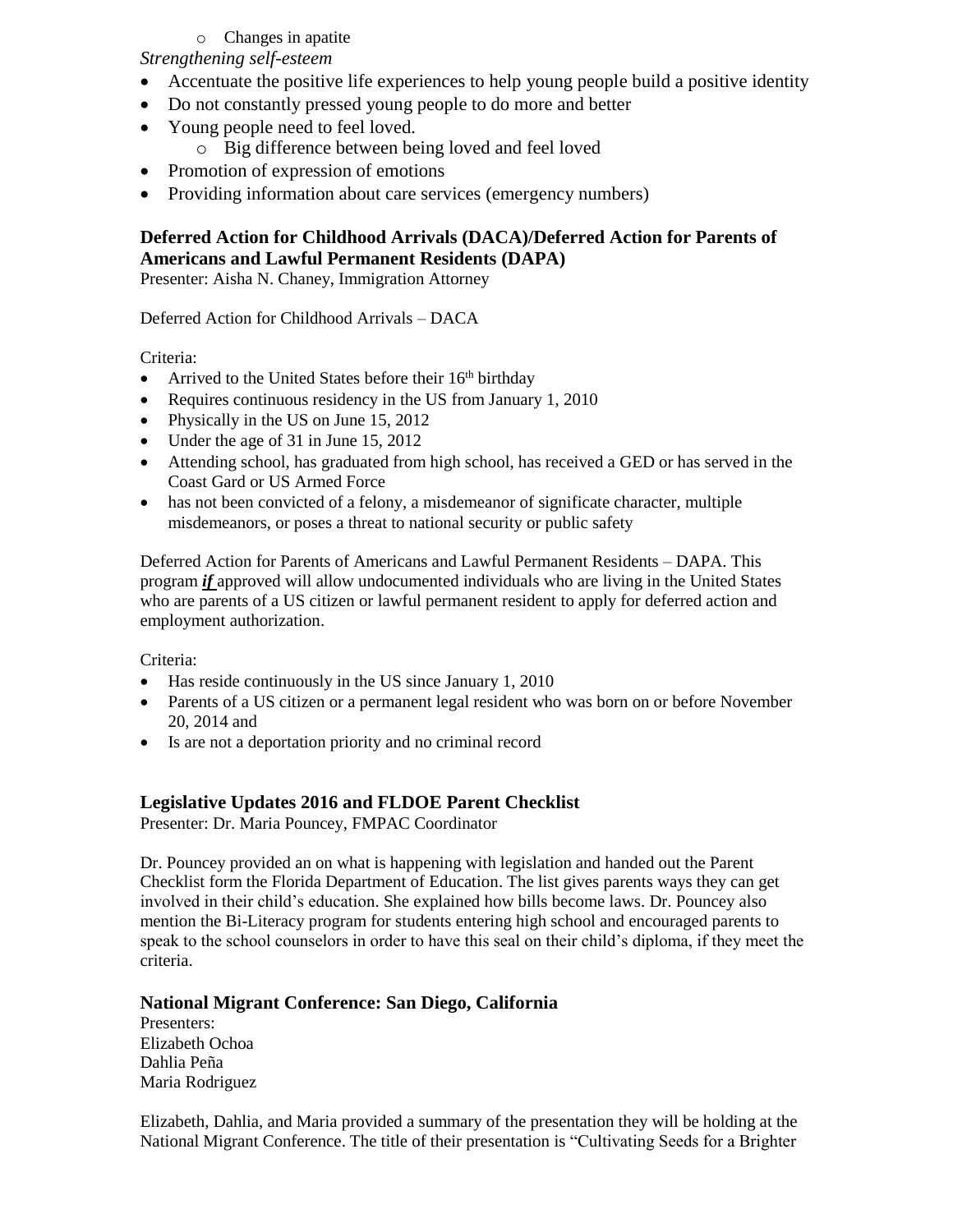Future". The objective is to help migrant parents be aware of opportunities to "cultivate" the seeds for a better future for their children. They will share experiences on how they have maintained their traditional values, but also incorporated the culture of their adopted country, along with exploring resources that are available.

# **Computer Training**

Presenter: Isaac Altamirano, PAEC Migrant Education Technical Assistant

Mr. Altamirano guided members through creating a zoom account and how to start videoconferencing. During this process, he explained how to access the program and how to download it to their devices.

# **Zoom**

*After installing the program* 

- Create an account with Zoom
- Save your credentials

*Zoom functions*

- Start with or without video this is used for audio only and you will need head phones and microphone
- Start with video this is audio and video. You may need to install a webcam if your computer is not equipped with one.
- Chats this is a great way to communicate with someone who uses Zoom constantly and this function can be used during the meeting.
- Share Screen this function is useful when you will like to share something on the screen.

## **Closing**

On April 9, 2016, Maria Segura made the first motion to close the meeting. Dahlia Peña seconded the motion. The motion passed unanimously.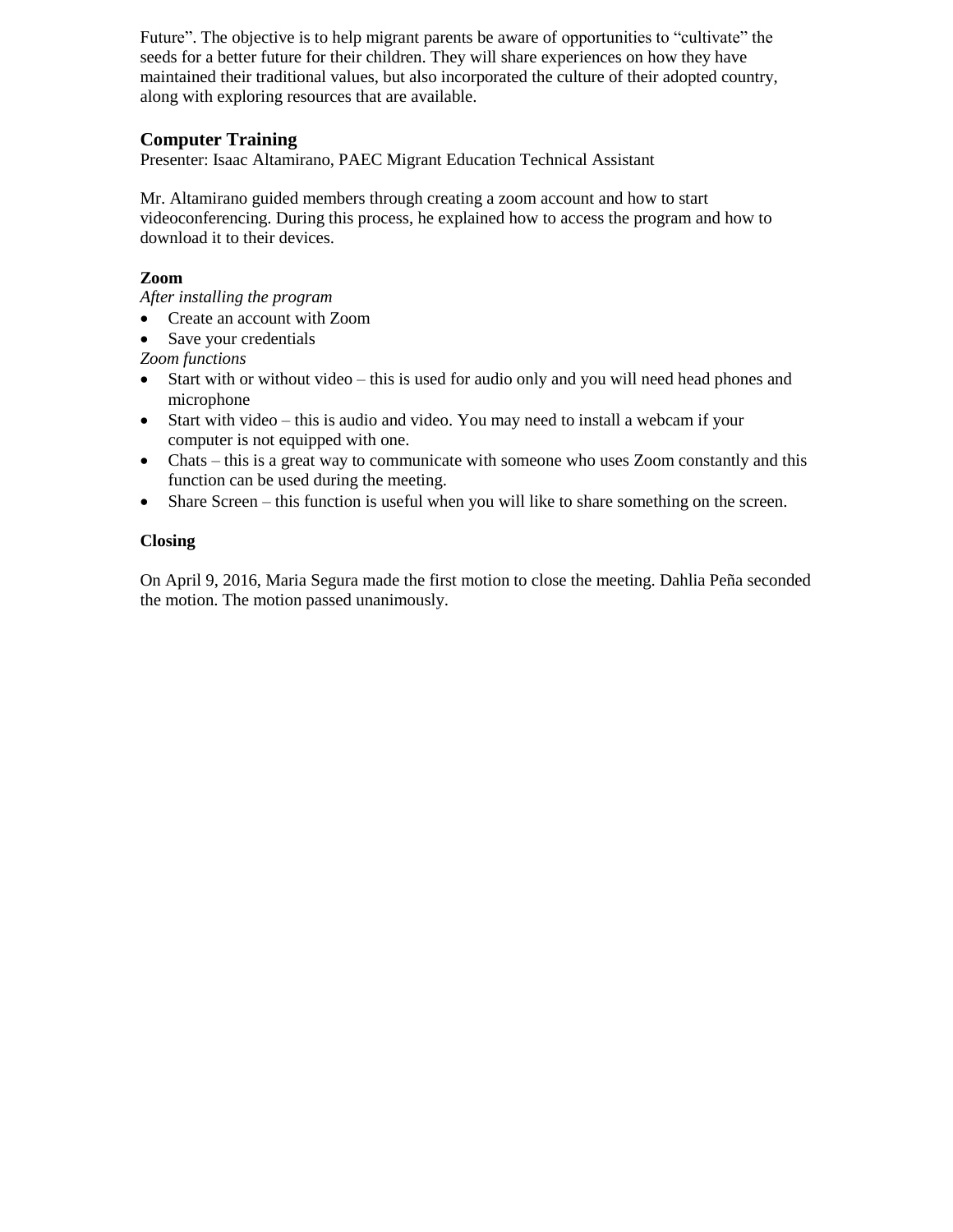

# **CONSEJO DE ASESORÍA ESCOLAR DE PADRES MIGRATORIOS DE ESTADO DE FLORIDA (FMPAC) Las Minutas de la Reunión Trimestral ROSEN SHINGLE CREEK HOTEL 8 y 9 de abril del 2016**

**Miembros Presentes:** Laura Beltran, Irene Flores, Felix Jose, Elizabeth Ochoa, Dahlia Peña, Maria Segura, Maria Rodriguez, Katie Amaral, Naela Jimenez, Nicolas Gonzalez

**Presentadores e Invitados:** Maria Pouncey, Lucia Esquivel, Lucia Valdivia, Anayeli Hernandez, Jay Rembert, Margarita Di Salvo, Ana Oliver, Aisha Chaney, Elmo Urbina, Rosa Ruiz, Fabiola Garcia, Isaac Altamirano

**Bienvenida-** Elizabeth Ochoa dio la bienvenida en la apertura de la junta a las 6:30 p.m. el viernes 8 de abril del 2016.

**Minutas-** Los miembros revisaron la agenda y las minutas de la junta de febrero. Laura Beltran hizo la primera moción para aprobar las minutas y la agenda. Irene Flores hizo la segunda moción. La moción fue aprobada unánimemente.

**Nuevos Miembros-** Ninguno

**Invitados –** Jay Rembert Coordinadora Interina del MEP. Margarita Di Salvo representante del programa de ESCORT. Anayeli Hernandez padre visitante del condado de Putnam. Elmo Urbina and Rosa Ruiz representantes del programa del condado de Okeechobee.

**Próximas Reuniones**- Fabiola enviará los detalles a los miembros, representantes del distrito, y a las coordinadoras del Programa Migrante.

# **Presentaciones**

*Viernes 8 de abril 2016*

# **Marihuana: Datos que los Padres Deben Saber**

Presentadoras: Laura Beltran Maria Segura

*¿Qué es la marihuana?* Es una mezcla verde o gris de hojas trituradas, tallos, semillas y flores secas de la planta Cannabis Sativa.

### *¿Cuáles son los efectos de la marihuana?*

#### **A corto tiempo**: **A largo tiempo**:

- Boca seca depresión
- Ojos rojos ansiedad
- Ocasionalmente paranoia pensamientos suicidas
- 
- Distorsión (tiempo)
- Euforia

*¿Por qué consumen marihuana los jóvenes?*

- El consumo de alcohol y drogas por parte de la familia puede influir en la decisión de probar o no probar drogas.
- La curiosidad y el deseo de ser parte de un grupo
- Presión de grupo
- Después de que han bebido alcohol o fumado cigarrillos

 $\bullet$  Confusión trastornos de personalidad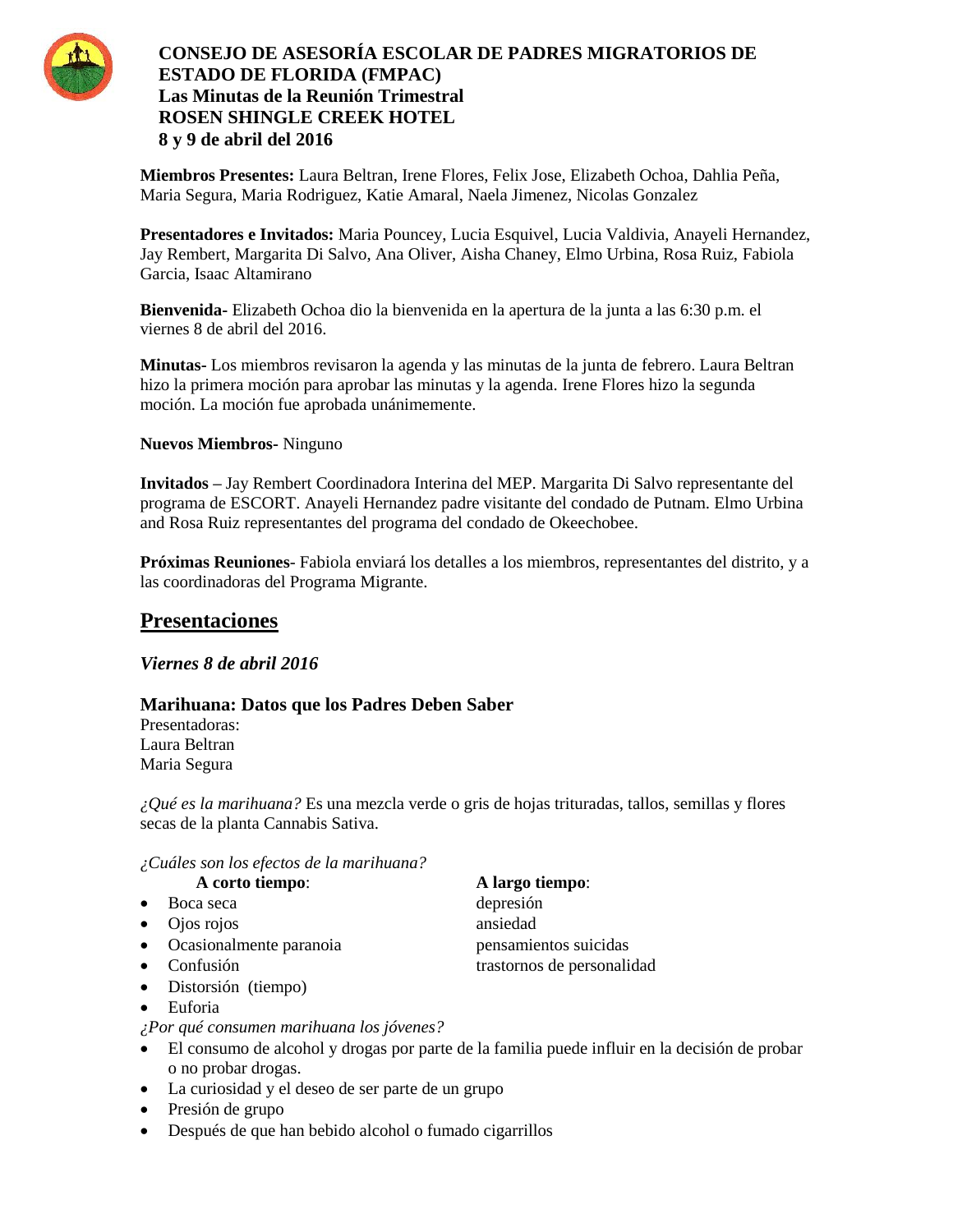- Porque fueron víctimas de abuso físico o sexual
- Táctica para salir adelante
- Depresión
- El aburrimiento
- *Señales que su hijo está utilizando marihuana:*
- Cambios en el comportamiento
- Inusualmente risueño
- Menos coordinación
- Ojos enrojecidos
- Tener olores extraños (en la ropa)

*Como prevenir el uso de marihuana:*

- Hable abiertamente sin juicios con sus hijos
- Participe activamente en la vida de sus hijos

## **Entrenamiento de Computadora: Presentaciones de PowerPoint**

Presentador: Isaac Altamirano, Asistente Técnico de PAEC

El Sr. Altamirano guio a los presentes en cómo usar el programa de Microsoft Office PowerPoint 2013. Se les dio la oportunidad a los miembros que no estuvieron en la junta anterior tiempo para preparar su presentación y presentarla al día siguiente.

# *Sábado 9 de abril 2016*

# **Salud Mental / Prevención de Suicidio en Adolecentes**

Presentadora: Dra. Ana Oliver, FSU Colegio de Medicina

La Dra. Oliver le proveo a los presentes los factores y estrategias para la prevención de suicidio.

Mundialmente – el suicidio es una de las cinco causas de mortalidad en las edades de 15-19 años. En los Estados Unidos: estudiantes hispanos 10% reportan intento de suicidio. 15% son hembras y 7% son varones.

Factores que proveen protección contra el comportamiento suicida:

- Patrones familiares
	- o Buenas relaciones con miembros de la familia
	- o Apoyo de la familia
- Estilo cognitivo y personalidad
	- o Buenas habilidades sociales
	- o Confianza en sí mismo, en su propia situación y logros
	- o Búsqueda de ayuda cuando surgen dificultades (ejemplo el trabajo escolar)
	- o Búsqueda de consejos cuando hay que elegir opciones importantes
	- o Receptividad hacia las experiencias y soluciones de otras personas
	- o Receptividad hacia conocimientos nuevos
- Factores culturales y sociodemográficos
	- o Integración social, por ejemplo participación en deportes, asociaciones religiosas, clubes y otras actividades
	- o Buenas relaciones con sus compañeros
	- o Buenas relaciones con sus profesores y otros adultos
	- o Apoyo de personas relevantes
- *¿Cómo identificar jóvenes con posible riesgo?*
- Cualquier cambio repentino
	- o Falta de interés en las actividades cotidianas
	- o Descenso general de las calificaciones
	- o Disminución de esfuerzo
	- o Comportamiento inadecuado en la clase
	- o Ausencias inexplicadas, repetidas o inasistencia sin permiso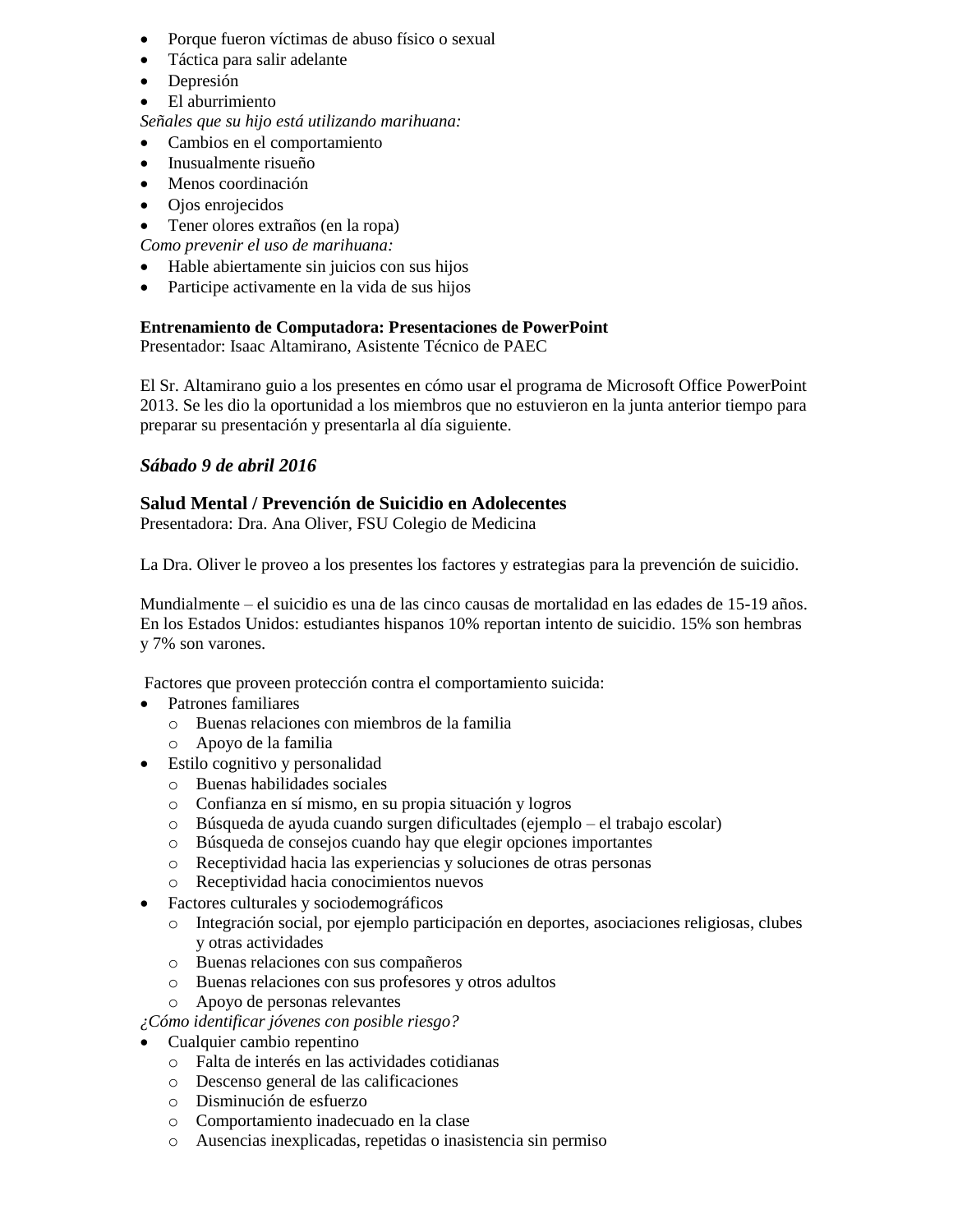- o Fumar excesivamente, beber, drogas
- o Incidentes que conducen a violencia o intervención de la policía
- 5 señales de depresión
	- o Tristeza, falta de esperanza
	- o Descenso general de las calificaciones
	- o Pérdida del sentido de placer
	- o Dormir mucho o muy poco
	- o Cambios de a petito

### *Fortalecimiento de autoestima*

- Acentuar las experiencias positivas de la vida que ayudaran a los jóvenes a forjar una identidad positiva
- No debe presionarse constantemente hacer más y mejor
- Los jóvenes tienen que sentirse queridos
	- o Gran diferencia entre ser queridos y sentirse queridos
- Promoción de expresión de emociones
- Provisión de información sobre los servicios de atención (números de emergencia)

#### **Acción Diferida para Jóvenes Inmigrantes (DACA)/Acción Diferida para Padres de Ciudadanos Estadounidenses y Residentes Permanentes Legales (DAPA)** Presentadora: Aisha Chaney, Abogada de Inmigración

La Sra. Chaney dio las definiciones, los requisitos, y repaso paso a paso con los presentes cada acción.

#### *Acción Diferida para Jóvenes Inmigrantes – (DACA)*

- Llego a los Estados Unidos antes de los 16 años de edad
- Requiere residencia continua en los Estados Unidos desde el 15 de junio del 2007
- Estaba físicamente en los Estados Unidos el 15 de junio del 2012
- Estaba bajo la edad de 31 años el 15 de junio del 2012
- Está asistiendo a la escuela, se ha graduado de la escuela superior, posee un certificado de educación general (GED, por sus siglas en ingles), o ha servido honorablemente en la Guardia Costera o en las Fuerzas Armadas de los Estados Unidos
- No ha sido encontrado culpable de un delito grave, delito menos grave de carácter significativo, múltiples delitos menos graves, o representa una amenaza a la seguridad nacional o a la seguridad pública.

#### *Acción Diferida para Padres de Ciudadanos Estadounidenses y Residentes Permanentes Legales*

Este programa *si se aprueba* permitirá a los individuos indocumentados que están viviendo en los Estados Unidos quienes son padres de un ciudadano americano o residente permanente legal que solicite acción diferida y autorización de empleo.

- Han residido continuamente en los Estados Unidos desde el 1 de enero del 2010
- Son padres de un ciudadano estadounidense o un residente permanente legal que nació en o antes del 20 de noviembre del 2014; y
- Que no son una prioridad para deportación y no tienen record criminal.

## **Actualización Legislativa 2016 y Lista para Padres del Departamento de Educación de Florida**

Presentadora: Dra. Maria I. Pouncey, Coordinadora de FMPAC

La Dra. Pouncey proveo a los presentes información actualizada de lo que está pasando con la legislatura junto con una lista que explica como los padres pueden involucrarse en los estudios de sus hijos. Ella también explico como un proyecto de ley se convierte en ley. La Dra. Pouncey también hablo del programa de alfabetización bilingüe.